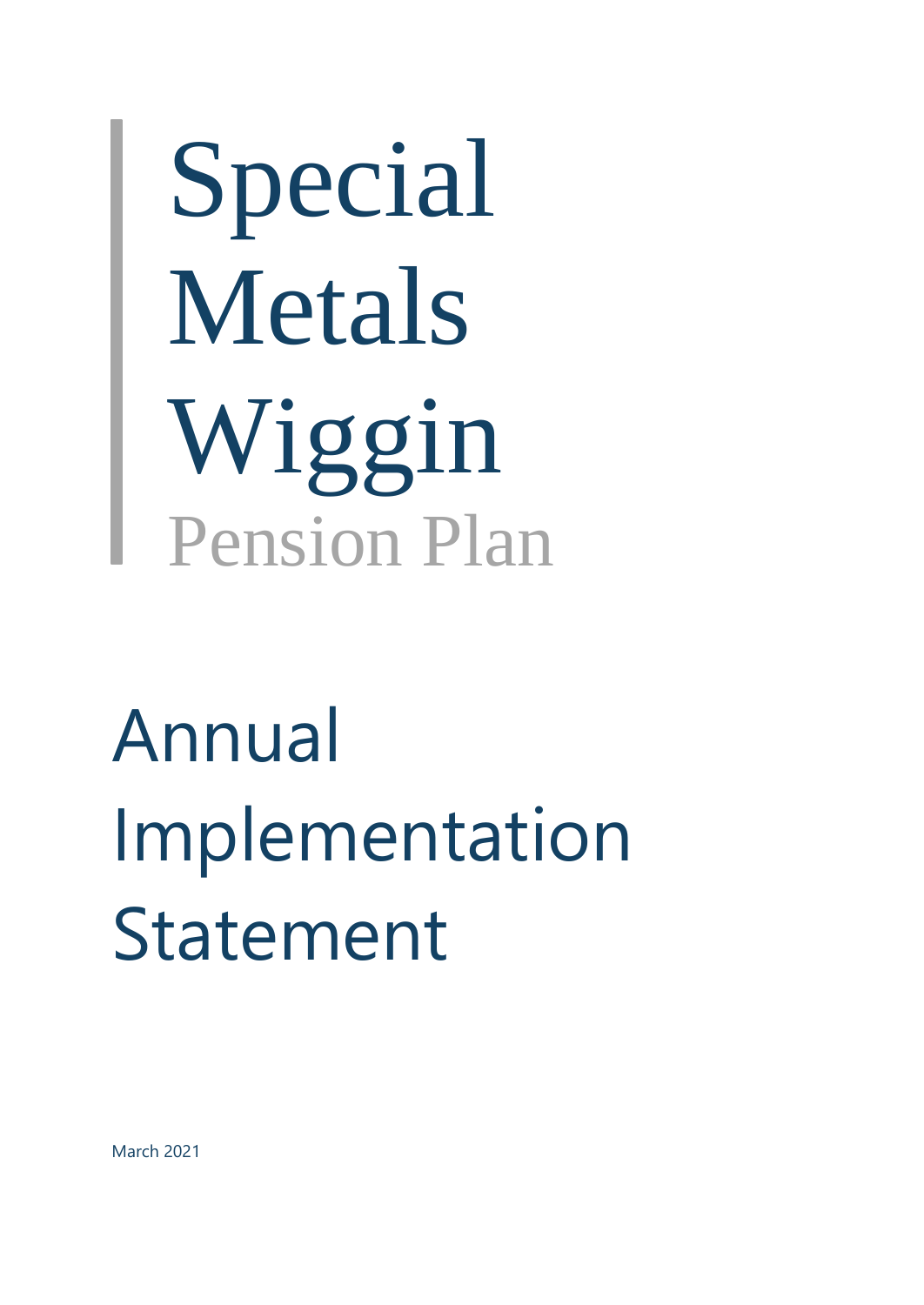#### **Overview of Trustee Policies on Voting and Engagement**

The Trustee of the Special Metals Wiggin Pension Plan (the "Trustee" and the "Plan" respectively) believes their investment managers are best suited to engage directly with investee companies regarding their performance, strategy, capital structure, management of actual or potential conflicts of interest, and other risks. The Trustee expects their appointed investment managers to vote proxies on behalf of the Plan and to exercise any voting rights held, bearing in mind the costs of doing so. In instances where the Trustee is obligated to act directly with respect to an investment, they intend for their investment consultant, Vantage Consulting Group ("Vantage"), to directly assist them in exercising any voting rights held. In any case, the Trustee believes such voting activity should be performed in such ways as to enhance the value of their investments over the long-term. If the Trustee feels that a current or prospective investment manager does not appropriately consider voting obligations, the Trustee may choose either to not invest or disinvest (i.e. "vote with their feet").

#### **Report on Investment Manager Voting Activity**

Vantage has provided the Trustee with investment manager voting policies and relevant data regarding recent investment manager voting activity. The Trustee reviewed this data, noting that while there was a divergence in the data provided by the managers, overall engagement appeared high where applicable. Investment managers with longer-term equity positions reported actively voting company proxies in accordance with the policies. Where available, significant voting activity was reviewed, including Board of Directors appointments, executive pay, corporate actions (such as mergers and acquisitions) and significant business transactions.

It should be noted that investment manager voting engagement is less important for certain investment strategies with a shorter-term investment horizon, such as quantitative strategies which employ active trading. Certain investment managers elect specifically not to vote proxies due to a position that the cost outweighs the benefit or because they rarely hold securities with voting rights. Taking the variety of investment management strategies into consideration, the Trustee was satisfied that investment manager voting and engagement was acceptable and supported efforts to ensure long-term value. The Trustee intends to continually refine their data gathering and assessment in future periods in accordance with PLSA guidelines.

### **Investment Manager ESG Considerations**

The Trustee expects Investment Managers to account for financially material Environmental, Social and Governance ("ESG") considerations in the selection, retention, and realization of those investments over the medium- to longterm. The Trustee may also engage investment managers where ESG considerations are not directly relevant, either as a function of the short-term nature of the underlying trading strategy or the nature of the financial assets traded by the Manager. Where available, the Trustee has reviewed investment manager ESG policies to ensure managers have considered how such factors may affect the long-term performance (positively or negatively) of investments. Most of the appointed investment managers apply a relevant ESG policy, either to their corporate or investment practices. Managers appointed to invest in equity securities via separately managed account structures typically employ a robust ESG process in the selection and monitoring of investments, applying internal and external research (such as MSCI ESG ratings) and be compliant with the Principles of Responsible Investing (PRI) guidelines. Overall, the Trustee is satisfied that their appointed investment managers are adequately taking into account appropriate ESG considerations.

## **Report on Trustee Voting Activity**

During the most recent Plan year, the Trustee voted on certain matters relevant to assets held directly by the Plan. The Trustee has reviewed a record of their voting activities during the year. The most significant events of the year include Ascension Healthcare's fundraising efforts to progress certain of their novel preclinical drug programs, as well as Royalty Pharma's restructuring activity in advance of their successful Initial Public Offering in June 2020. During the year the Trustee also voted several proxies for the annual general meetings of pooled funds. These proxies ratified board of director auditor appointments, and unless fee or structure amendments were proposed, were not deemed individually material enough for mention in this Statement. Votes on fund proxies were cast directly, and due to the private nature of these investments, the Trustee did not utilize a third-party proxy service provider. The Trustee believes that they have executed their voting rights appropriately over the course of the Plan year.